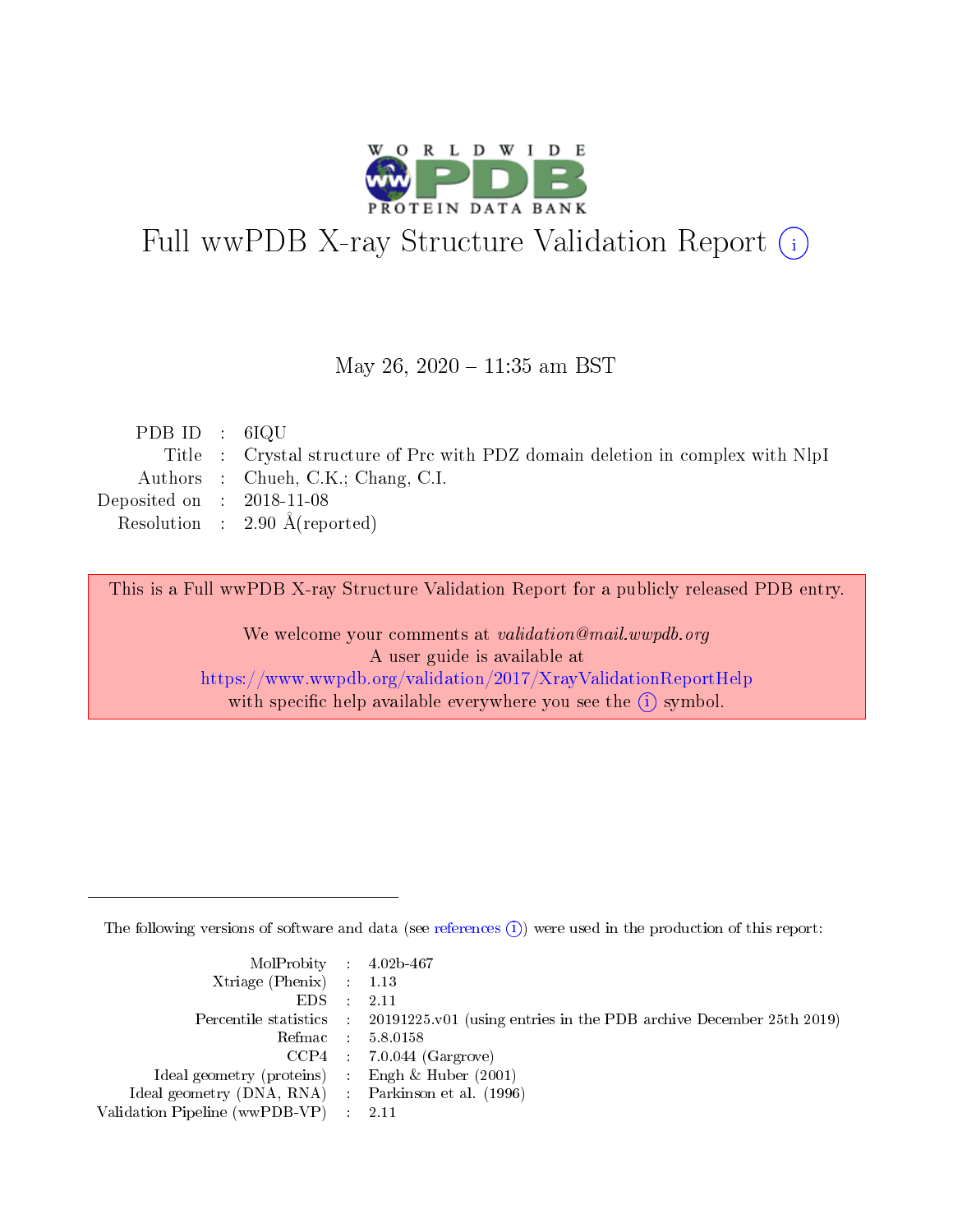# 1 [O](https://www.wwpdb.org/validation/2017/XrayValidationReportHelp#overall_quality)verall quality at a glance  $(i)$

The following experimental techniques were used to determine the structure: X-RAY DIFFRACTION

The reported resolution of this entry is 2.90 Å.

Percentile scores (ranging between 0-100) for global validation metrics of the entry are shown in the following graphic. The table shows the number of entries on which the scores are based.



| Metric                | Whole archive<br>$(\#\mathrm{Entries})$ | Similar resolution<br>$(\#\text{Entries},\,\text{resolution}\,\,\text{range}(\textup{\AA}))$ |  |  |
|-----------------------|-----------------------------------------|----------------------------------------------------------------------------------------------|--|--|
| $R_{free}$            | 130704                                  | $1957(2.90-2.90)$                                                                            |  |  |
| Clashscore            | 141614                                  | $2172(2.90-2.90)$                                                                            |  |  |
| Ramachandran outliers | 138981                                  | $2115(2.90-2.90)$                                                                            |  |  |
| Sidechain outliers    | 138945                                  | $2117(2.90-2.90)$                                                                            |  |  |
| RSRZ outliers         | 127900                                  | $1906(2.90-2.90)$                                                                            |  |  |

The table below summarises the geometric issues observed across the polymeric chains and their fit to the electron density. The red, orange, yellow and green segments on the lower bar indicate the fraction of residues that contain outliers for  $>=3, 2, 1$  and 0 types of geometric quality criteria respectively. A grey segment represents the fraction of residues that are not modelled. The numeric value for each fraction is indicated below the corresponding segment, with a dot representing fractions  $\epsilon=5\%$  The upper red bar (where present) indicates the fraction of residues that have poor fit to the electron density. The numeric value is given above the bar.

| Mol | Chain | $\vert$ Length | Quality of chain |     |    |     |
|-----|-------|----------------|------------------|-----|----|-----|
|     |       | 278            | 2%<br>83%        |     | 9% | 7%  |
|     |       | 596            | 3%<br>73%        | 16% |    | 10% |

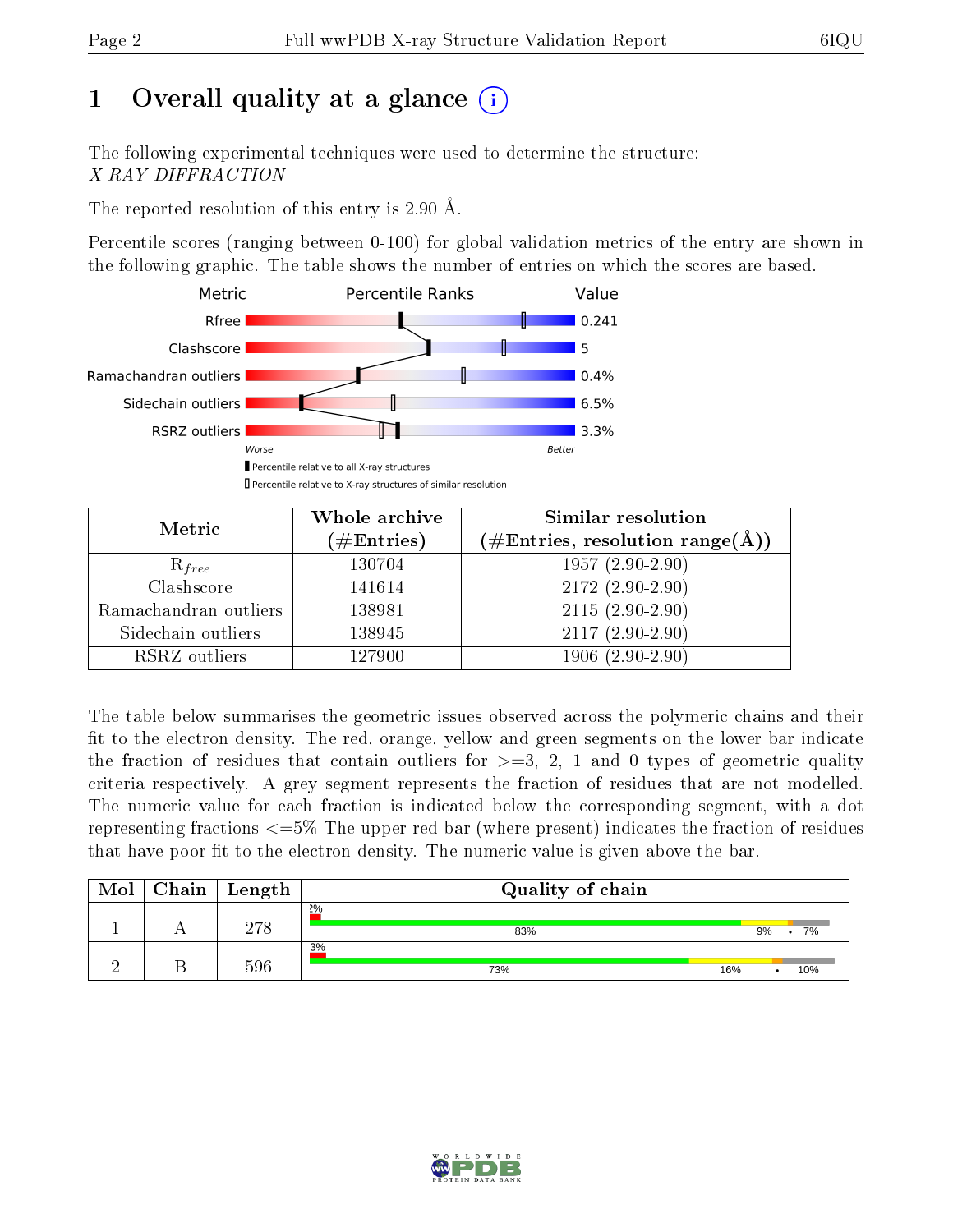# 2 Entry composition (i)

There are 3 unique types of molecules in this entry. The entry contains 6445 atoms, of which 0 are hydrogens and 0 are deuteriums.

In the tables below, the ZeroOcc column contains the number of atoms modelled with zero occupancy, the AltConf column contains the number of residues with at least one atom in alternate conformation and the Trace column contains the number of residues modelled with at most 2 atoms.

Molecule 1 is a protein called Lipoprotein NlpI.

| Mol | Chain | Residues | Atoms                    |      |     | ZeroOcc | $\vert$ AltConf $\vert$ | $\lq$ Trace |  |  |
|-----|-------|----------|--------------------------|------|-----|---------|-------------------------|-------------|--|--|
|     |       | 259      | $\mathrm{Total}$<br>2099 | 1340 | 347 | 409     |                         |             |  |  |

There are 3 discrepancies between the modelled and reference sequences:

| Chain | Residue   Modelled   Actual | Comment                     | Reference |
|-------|-----------------------------|-----------------------------|-----------|
|       | GLY                         | expression tag   UNP P0AFB1 |           |
|       | НIS                         | expression tag   UNP POAFB1 |           |
|       | M ET L                      | expression tag   UNP POAFB1 |           |

• Molecule 2 is a protein called Tail-specific protease.

| Mol | Chain   Residues | Atoms                  |       |         | ZeroOcc   AltConf   Trace |  |  |  |
|-----|------------------|------------------------|-------|---------|---------------------------|--|--|--|
|     | 539              | $_{\rm Total}$<br>4335 | -2729 | 755 843 |                           |  |  |  |

There are 99 discrepancies between the modelled and reference sequences:

| Chain | Residue       | Modelled | Actual     | Comment  | Reference         |
|-------|---------------|----------|------------|----------|-------------------|
| В     | 7             |          | <b>GLY</b> | deletion | <b>UNP P23865</b> |
| B     | 7             |          | ILE        | deletion | <b>UNP P23865</b> |
| В     | 7             |          | <b>GLY</b> | deletion | <b>UNP P23865</b> |
| В     | 7             |          | ALA        | deletion | <b>UNP P23865</b> |
| В     | 7             |          | VAL        | deletion | <b>UNP P23865</b> |
| B     | $\mathcal{P}$ |          | LEU        | deletion | <b>UNP P23865</b> |
| В     | 7             |          | GLN        | deletion | <b>UNP P23865</b> |
| В     | 7             |          | MET        | deletion | <b>UNP P23865</b> |
| B     | 7             |          | ASP        | deletion | <b>UNP P23865</b> |
| В     | 7             |          | ASP        | deletion | <b>UNP P23865</b> |
| В     | 7             |          | ASP        | deletion | <b>UNP P23865</b> |
| В     | 7             |          | <b>TYR</b> | deletion | <b>UNP P23865</b> |
| В     | 9             |          | THR        | deletion | <b>UNP P23865</b> |

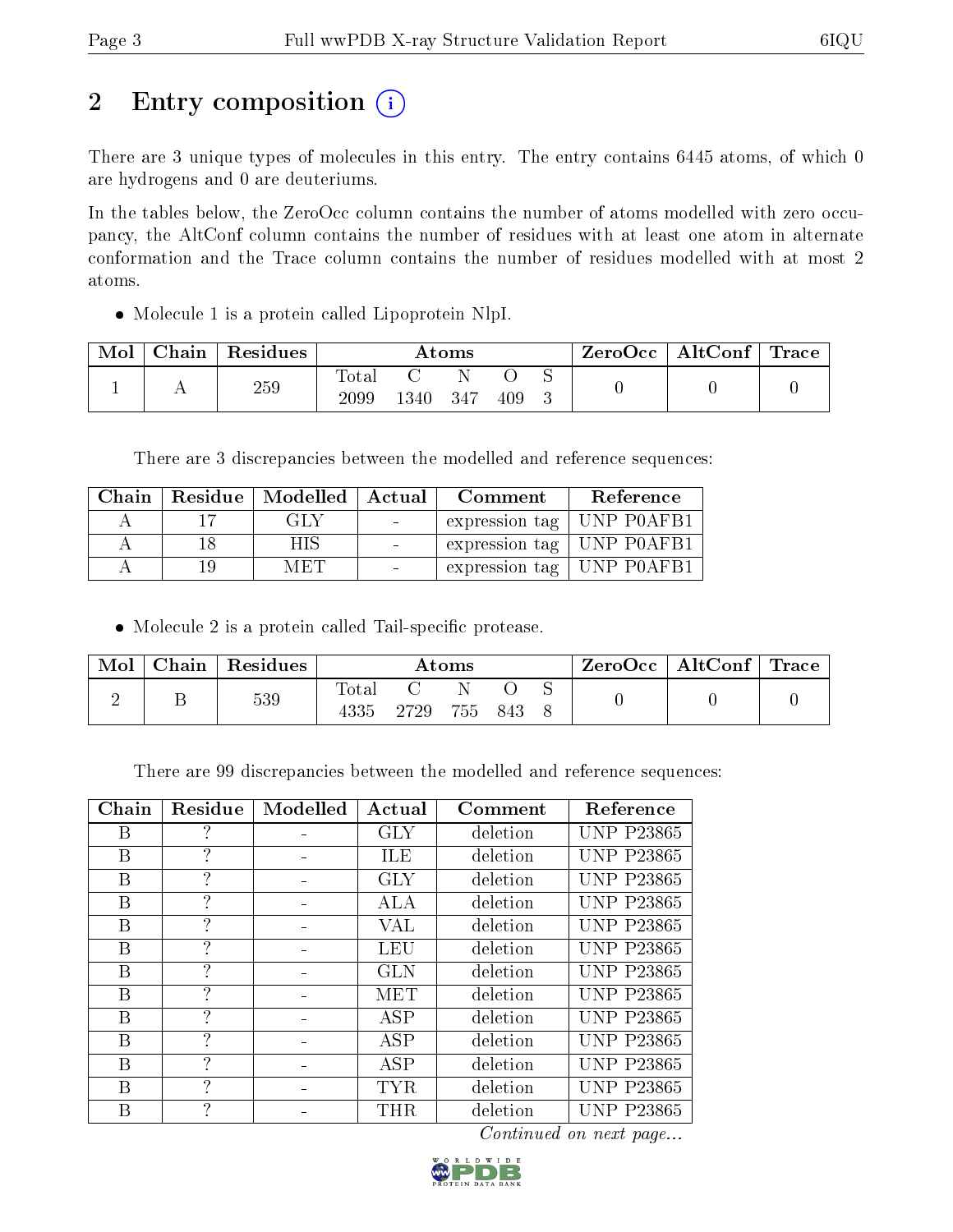|                         |                    | Continued from previous page |                         |          |                         |
|-------------------------|--------------------|------------------------------|-------------------------|----------|-------------------------|
| Chain                   | Residue            | Modelled                     | Actual                  | Comment  | Reference               |
| $\boldsymbol{B}$        | $\overline{?}$     |                              | <b>VAL</b>              | deletion | <b>UNP P23865</b>       |
| $\, {\bf B}$            | $\overline{?}$     | $\blacksquare$               | <b>ILE</b>              | deletion | <b>UNP P23865</b>       |
| $\overline{\mathrm{B}}$ | $\overline{?}$     | 4                            | <b>ASN</b>              | deletion | <b>UNP P23865</b>       |
| $\, {\bf B}$            | $\overline{?}$     |                              | <b>SER</b>              | deletion | <b>UNP P23865</b>       |
| $\overline{\mathrm{B}}$ | $\overline{?}$     |                              | <b>MET</b>              | deletion | <b>UNP P23865</b>       |
| $\overline{B}$          | $\overline{?}$     |                              | <b>VAL</b>              | deletion | <b>UNP P23865</b>       |
| $\, {\bf B}$            | $\overline{\cdot}$ |                              | <b>ALA</b>              | deletion | <b>UNP P23865</b>       |
| $\overline{B}$          | $\overline{?}$     |                              | GLY                     | deletion | <b>UNP P23865</b>       |
| $\mathbf B$             | $\overline{?}$     | $\equiv$                     | <b>GLY</b>              | deletion | <b>UNP P23865</b>       |
| $\overline{\mathrm{B}}$ | $\overline{?}$     | -                            | $\overline{\text{PRO}}$ | deletion | <b>UNP P23865</b>       |
| $\, {\bf B}$            | $\overline{\cdot}$ | $\blacksquare$               | <b>ALA</b>              | deletion | <b>UNP P23865</b>       |
| $\overline{\mathrm{B}}$ | $\overline{?}$     |                              | $\overline{ALA}$        | deletion | <b>UNP P23865</b>       |
| $\, {\bf B}$            | $\overline{?}$     |                              | <b>LYS</b>              | deletion | <b>UNP P23865</b>       |
| $\overline{B}$          | $\overline{?}$     |                              | <b>SER</b>              | deletion | <b>UNP P23865</b>       |
| $\overline{\mathbf{B}}$ | $\overline{?}$     | -                            | <b>LYS</b>              | deletion | <b>UNP P23865</b>       |
| $\overline{\mathrm{B}}$ | $\overline{?}$     |                              | $\overline{ALA}$        | deletion | <b>UNP P23865</b>       |
| $\overline{\mathrm{B}}$ | $\overline{?}$     | ÷                            | ILE                     | deletion | <b>UNP P23865</b>       |
| $\mathbf B$             | $\overline{?}$     | ÷,                           | SER                     | deletion | <b>UNP P23865</b>       |
| $\boldsymbol{B}$        | $\overline{?}$     | $\overline{\phantom{0}}$     | <b>VAL</b>              | deletion | <b>UNP P23865</b>       |
| $\overline{B}$          | $\overline{?}$     | ÷                            | <b>GLY</b>              | deletion | <b>UNP P23865</b>       |
| $\, {\bf B}$            | $\overline{?}$     | -                            | <b>ASP</b>              | deletion | <b>UNP P23865</b>       |
| $\overline{\mathrm{B}}$ | $\overline{?}$     |                              | <b>LYS</b>              | deletion | <b>UNP P23865</b>       |
| $\, {\bf B}$            | $\overline{?}$     |                              | ILE                     | deletion | <b>UNP P23865</b>       |
| $\overline{\mathrm{B}}$ | $\overline{?}$     |                              | <b>VAL</b>              | deletion | <b>UNP P23865</b>       |
| $\overline{B}$          | $\overline{?}$     |                              | <b>GLY</b>              | deletion | <b>UNP P23865</b>       |
| $\boldsymbol{B}$        | $\overline{\cdot}$ |                              | <b>VAL</b>              | deletion | <b>UNP P23865</b>       |
| $\overline{B}$          | $\overline{?}$     | -                            | $\overline{\text{GLY}}$ | deletion | <b>UNP P23865</b>       |
| $\overline{B}$          | $\overline{?}$     | $\blacksquare$               | <b>GLN</b>              | deletion | <b>UNP P23865</b>       |
| $\overline{\mathbf{B}}$ | $\overline{?}$     |                              | <b>THR</b>              | deletion | <b>UNP P23865</b>       |
| Β                       | $\overline{\cdot}$ |                              | <b>GLY</b>              | deletion | <b>UNP P23865</b>       |
| $\, {\bf B}$            | $\overline{?}$     |                              | <b>LYS</b>              | deletion | <b>UNP P23865</b>       |
| $\boldsymbol{B}$        | $\overline{?}$     |                              | <b>PRO</b>              | deletion | <b>UNP P23865</b>       |
| $\mathbf{B}$            | $\overline{?}$     |                              | MET                     | deletion | <b>UNP P23865</b>       |
| $\boldsymbol{B}$        | $\overline{?}$     | -                            | $\overline{\text{VAL}}$ | deletion | <b>UNP P23865</b>       |
| $\boldsymbol{B}$        | $\overline{?}$     |                              | <b>ASP</b>              | deletion | <b>UNP P23865</b>       |
| B                       | $\overline{?}$     |                              | VAL                     | deletion | <b>UNP P23865</b>       |
| $\mathbf B$             | $\overline{?}$     | -                            | ILE                     | deletion | <b>UNP P23865</b>       |
| B                       | $\overline{?}$     | -                            | <b>GLY</b>              | deletion | $\overline{UNP}$ P23865 |
| $\mathbf B$             | $\overline{?}$     | 4                            | TRP                     | deletion | <b>UNP P23865</b>       |
| $\, {\bf B}$            | $\overline{?}$     | 4                            | $\rm{ARG}$              | deletion | <b>UNP P23865</b>       |
| $\mathbf{B}$            | $\overline{?}$     |                              | <b>LEU</b>              | deletion | <b>UNP P23865</b>       |
| $\boldsymbol{B}$        | $\overline{?}$     |                              | ASP                     | deletion | <b>UNP P23865</b>       |
|                         |                    |                              |                         |          |                         |

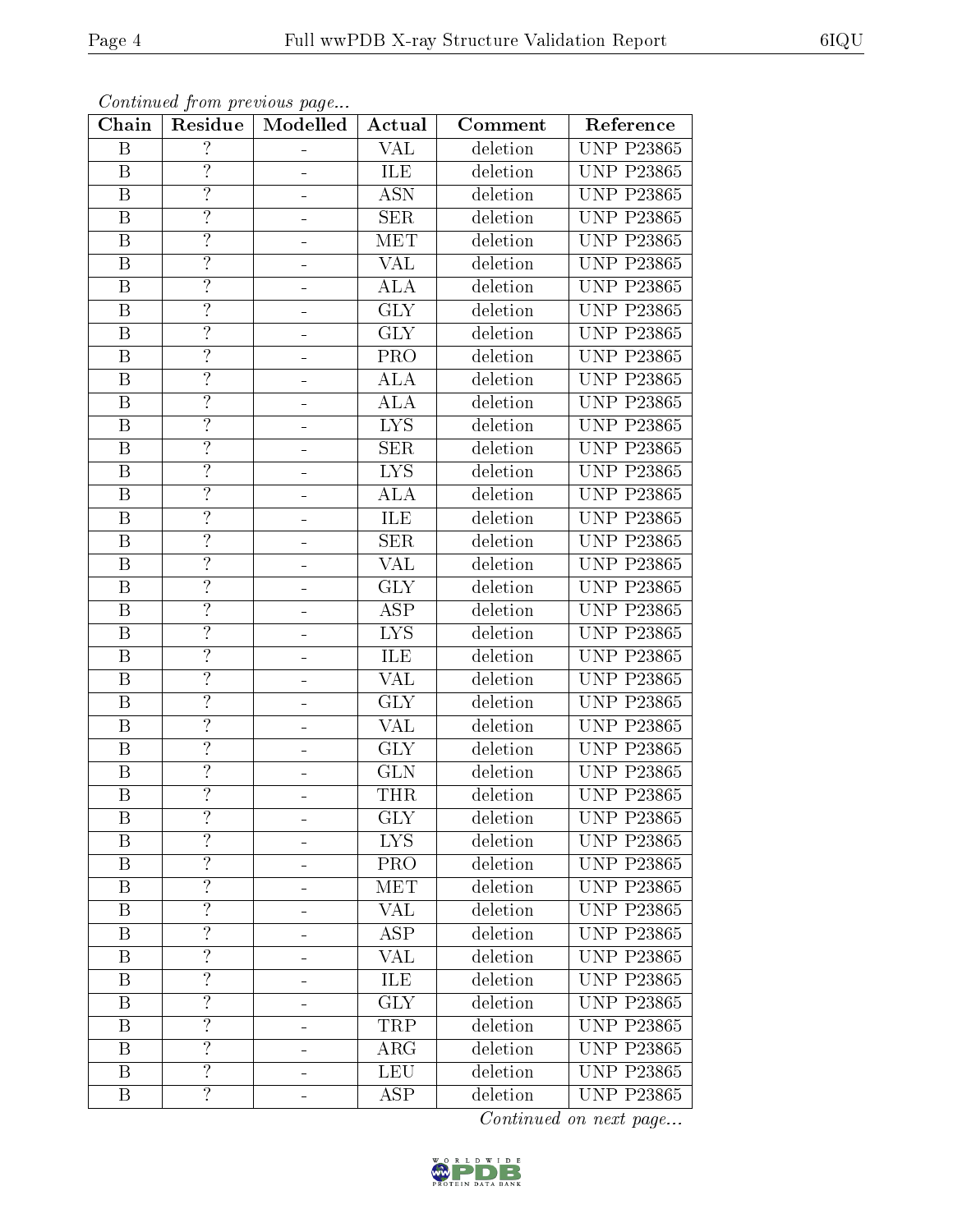|                         |                          | Continued from previous page |                         |                |                   |
|-------------------------|--------------------------|------------------------------|-------------------------|----------------|-------------------|
| Chain                   | Residue                  | Modelled                     | Actual                  | Comment        | Reference         |
| B                       | $\overline{\phantom{a}}$ |                              | <b>ASP</b>              | deletion       | <b>UNP P23865</b> |
| $\, {\bf B}$            | $\overline{?}$           |                              | VAL                     | deletion       | <b>UNP P23865</b> |
| $\overline{B}$          | $\overline{?}$           | $\blacksquare$               | $\overline{\text{VAL}}$ | deletion       | <b>UNP P23865</b> |
| $\mathbf B$             | $\overline{?}$           | $\blacksquare$               | <b>ALA</b>              | deletion       | <b>UNP P23865</b> |
| $\overline{\mathrm{B}}$ | $\overline{?}$           | $\equiv$                     | LEU                     | deletion       | <b>UNP P23865</b> |
| $\boldsymbol{B}$        | $\overline{\cdot}$       | 4                            | ILE                     | deletion       | <b>UNP P23865</b> |
| $\, {\bf B}$            | $\overline{\cdot}$       |                              | <b>LYS</b>              | deletion       | <b>UNP P23865</b> |
| $\overline{B}$          | $\overline{?}$           |                              | <b>GLY</b>              | deletion       | <b>UNP P23865</b> |
| $\, {\bf B}$            | $\overline{?}$           |                              | <b>PRO</b>              | deletion       | <b>UNP P23865</b> |
| $\overline{\mathrm{B}}$ | $\overline{?}$           |                              | <b>LYS</b>              | deletion       | <b>UNP P23865</b> |
| $\, {\bf B}$            | $\overline{?}$           | -                            | <b>GLY</b>              | deletion       | <b>UNP P23865</b> |
| $\overline{\mathrm{B}}$ | $\overline{?}$           |                              | SER                     | deletion       | <b>UNP P23865</b> |
| $\, {\bf B}$            | $\overline{?}$           | -                            | <b>LYS</b>              | deletion       | <b>UNP P23865</b> |
| $\mathbf B$             | $\overline{?}$           | Ξ,                           | <b>VAL</b>              | deletion       | <b>UNP P23865</b> |
| $\, {\bf B}$            | $\overline{?}$           | -                            | ARG                     | deletion       | <b>UNP P23865</b> |
| $\overline{B}$          | $\overline{?}$           |                              | <b>LEU</b>              | deletion       | <b>UNP P23865</b> |
| $\, {\bf B}$            | $\overline{?}$           |                              | <b>GLU</b>              | deletion       | <b>UNP P23865</b> |
| $\, {\bf B}$            | $\overline{\mathcal{L}}$ |                              | ILE                     | deletion       | <b>UNP P23865</b> |
| $\, {\bf B}$            | $\overline{?}$           |                              | <b>LEU</b>              | deletion       | <b>UNP P23865</b> |
| $\overline{B}$          | $\overline{?}$           |                              | PRO                     | deletion       | <b>UNP P23865</b> |
| $\overline{B}$          | $\overline{?}$           |                              | <b>ALA</b>              | deletion       | <b>UNP P23865</b> |
| $\boldsymbol{B}$        | $\overline{?}$           | ÷                            | <b>GLY</b>              | deletion       | <b>UNP P23865</b> |
| $\mathbf B$             | $\overline{?}$           | $\blacksquare$               | <b>LYS</b>              | deletion       | <b>UNP P23865</b> |
| $\overline{\mathrm{B}}$ | $\overline{?}$           | $\blacksquare$               | $\overline{\text{GLY}}$ | deletion       | <b>UNP P23865</b> |
| $\overline{B}$          | $\overline{?}$           |                              | <b>THR</b>              | deletion       | <b>UNP P23865</b> |
| $\, {\bf B}$            | $\overline{\cdot}$       |                              | <b>LYS</b>              | deletion       | <b>UNP P23865</b> |
| $\overline{B}$          | $\overline{?}$           |                              | <b>THR</b>              | deletion       | <b>UNP P23865</b> |
| $\overline{B}$          | $\overline{?}$           | $\blacksquare$               | ARG                     | deletion       | <b>UNP P23865</b> |
| $\overline{\mathbf{B}}$ | $\overline{?}$           |                              | <b>THR</b>              | deletion       | <b>UNP P23865</b> |
| B                       | $\overline{?}$           |                              | VAL                     | deletion       | <b>UNP P23865</b> |
| $\boldsymbol{B}$        | $\overline{?}$           |                              | <b>THR</b>              | deletion       | <b>UNP P23865</b> |
| B                       | $\overline{?}$           |                              | <b>LEU</b>              | deletion       | <b>UNP P23865</b> |
| $\mathbf B$             | $\overline{?}$           |                              | <b>THR</b>              | deletion       | <b>UNP P23865</b> |
| B                       | $\overline{?}$           | $\equiv$                     | ARG                     | deletion       | <b>UNP P23865</b> |
| $\boldsymbol{B}$        | $\overline{?}$           |                              | <b>GLU</b>              | deletion       | <b>UNP P23865</b> |
| B                       | $\overline{?}$           |                              | $\rm{ARG}$              | deletion       | <b>UNP P23865</b> |
| B                       | $\overline{?}$           |                              | ILE                     | deletion       | <b>UNP P23865</b> |
| B                       | 247                      | PHE                          | $\rm{ARG}$              | linker         | <b>UNP P23865</b> |
| $\mathbf B$             | 591                      | <b>HIS</b>                   |                         | expression tag | <b>UNP P23865</b> |
| $\, {\bf B}$            | 592                      | <b>HIS</b>                   |                         | expression tag | <b>UNP P23865</b> |
| B                       | 593                      | HIS                          |                         | expression tag | <b>UNP P23865</b> |
| B                       | 594                      | <b>HIS</b>                   |                         | expression tag | <b>UNP P23865</b> |

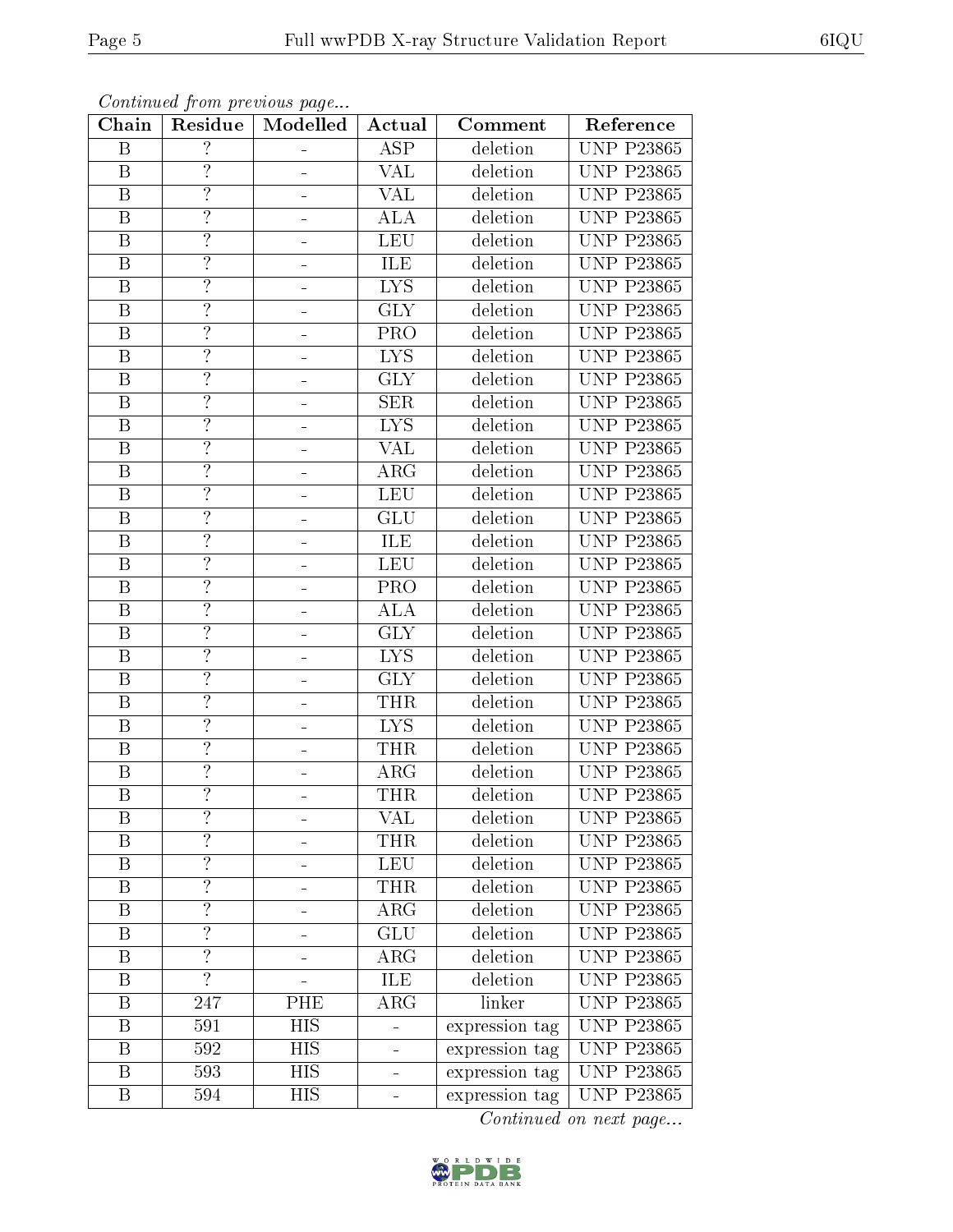Continued from previous page...

| Chain |     | Residue   Modelled   Actual |                                   | Comment                               | Reference |
|-------|-----|-----------------------------|-----------------------------------|---------------------------------------|-----------|
|       | 595 | HIS                         | <b>Contract Contract Contract</b> | $\pm$ expression tag $\pm$ UNP P23865 |           |
|       | 596 | HIS                         | $\sim$                            | expression tag   UNP P23865           |           |

• Molecule 3 is water.

|  | $Mol$   Chain   Residues | Atoms   | ZeroOcc   AltConf |
|--|--------------------------|---------|-------------------|
|  |                          | Total O |                   |
|  |                          | Total O |                   |

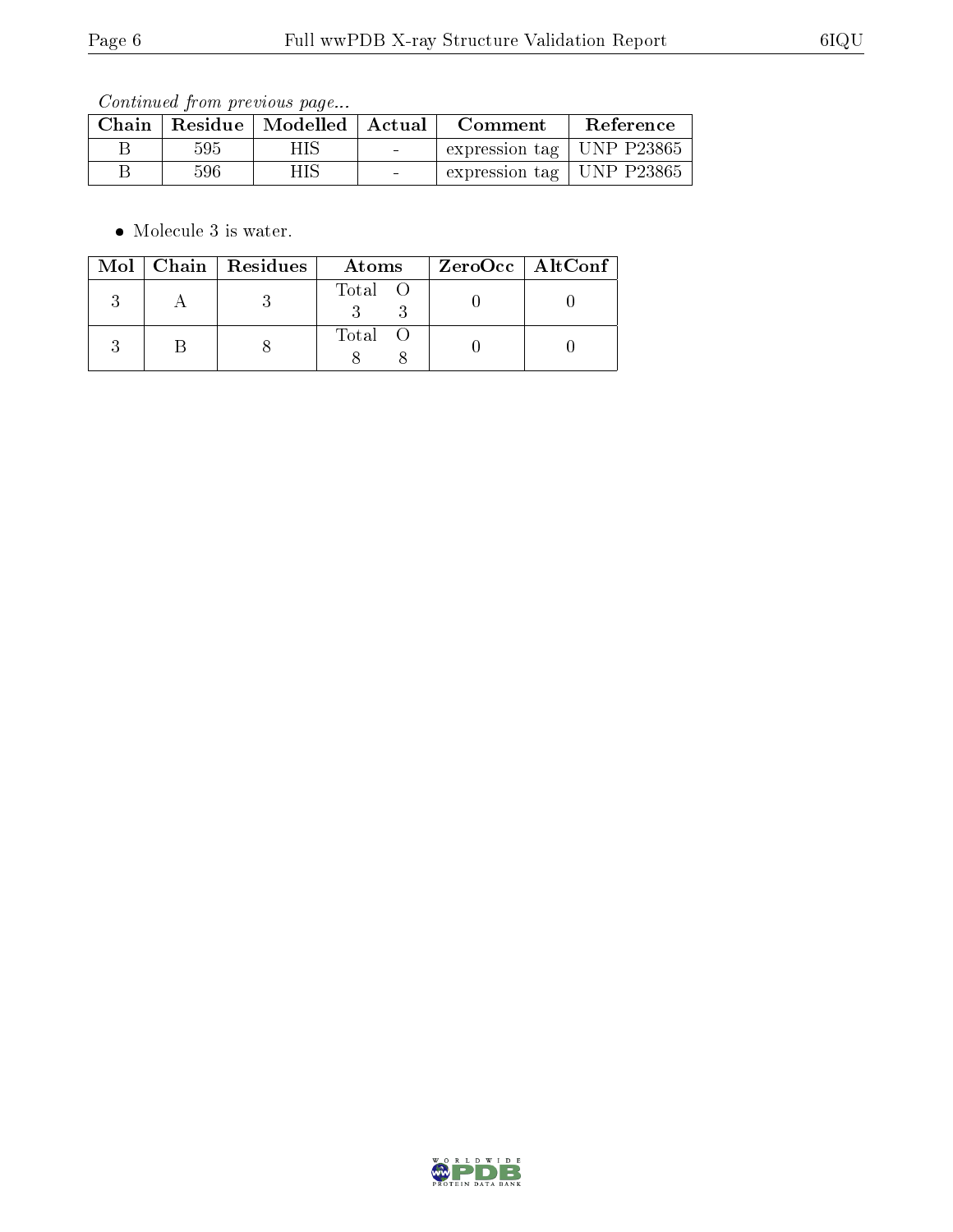# 3 Residue-property plots  $(i)$

These plots are drawn for all protein, RNA and DNA chains in the entry. The first graphic for a chain summarises the proportions of the various outlier classes displayed in the second graphic. The second graphic shows the sequence view annotated by issues in geometry and electron density. Residues are color-coded according to the number of geometric quality criteria for which they contain at least one outlier: green  $= 0$ , yellow  $= 1$ , orange  $= 2$  and red  $= 3$  or more. A red dot above a residue indicates a poor fit to the electron density (RSRZ  $> 2$ ). Stretches of 2 or more consecutive residues without any outlier are shown as a green connector. Residues present in the sample, but not in the model, are shown in grey.



• Molecule 1: Lipoprotein NlpI

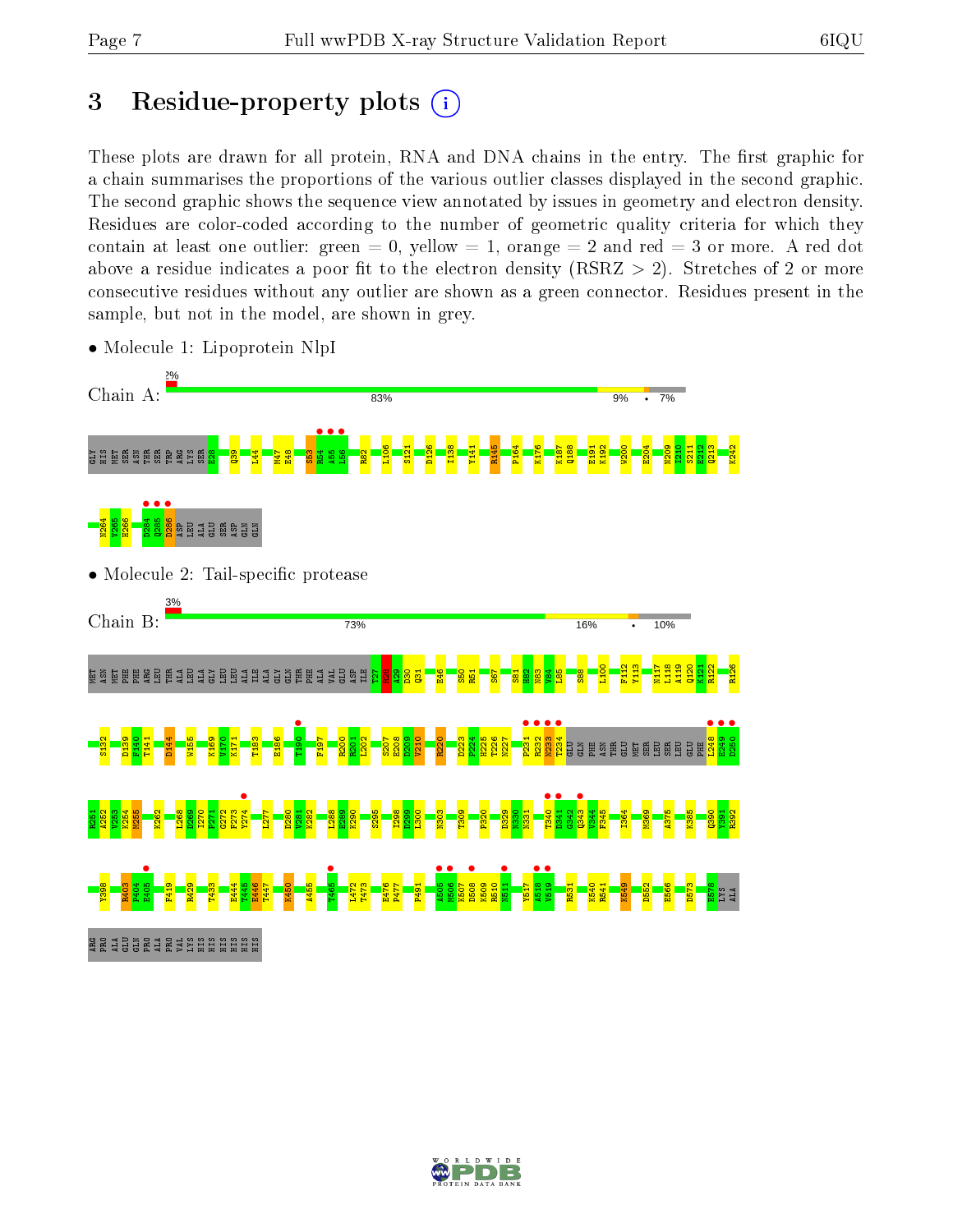# 4 Data and refinement statistics  $(i)$

| Property                                                         | Value                                               | Source     |
|------------------------------------------------------------------|-----------------------------------------------------|------------|
| Space group                                                      | C2221                                               | Depositor  |
| Cell constants                                                   | $151.08\text{\AA}$<br>$105.83\text{\AA}$<br>148.38Å | Depositor  |
| a, b, c, $\alpha$ , $\beta$ , $\gamma$                           | $90.00^\circ$<br>$90.00^{\circ}$<br>$90.00^\circ$   |            |
| Resolution $(A)$                                                 | 38.80<br>2.90<br>$\frac{1}{2}$                      | Depositor  |
|                                                                  | $38.77 - 2.90$                                      | <b>EDS</b> |
| % Data completeness                                              | $88.9(38.80-2.90)$                                  | Depositor  |
| (in resolution range)                                            | 88.9 (38.77-2.90)                                   | <b>EDS</b> |
| $R_{merge}$                                                      | 0.06                                                | Depositor  |
| $\mathrm{R}_{sym}$                                               | (Not available)                                     | Depositor  |
| $\langle I/\sigma(I) \rangle^{-1}$                               | $5.95$ (at 2.90Å)                                   | Xtriage    |
| Refinement program                                               | <b>REFMAC 5.8.0232</b>                              | Depositor  |
|                                                                  | 0.192<br>0.233<br>$\mathcal{A}^{\mathcal{A}}$       | Depositor  |
| $R, R_{free}$                                                    | $0.195$ ,<br>0.241                                  | DCC        |
| $R_{free}$ test set                                              | 1192 reflections $(5.03\%)$                         | wwPDB-VP   |
| Wilson B-factor $(A^2)$                                          | $50.5$                                              | Xtriage    |
| Anisotropy                                                       | 0.069                                               | Xtriage    |
| Bulk solvent $k_{sol}(\text{e}/\text{A}^3), B_{sol}(\text{A}^2)$ | $0.35$ , $38.1$                                     | <b>EDS</b> |
| L-test for $\mathrm{twinning}^2$                                 | $< L >$ = 0.49, $< L2$ = 0.33                       | Xtriage    |
| Estimated twinning fraction                                      | No twinning to report.                              | Xtriage    |
| $F_o, F_c$ correlation                                           | 0.93                                                | <b>EDS</b> |
| Total number of atoms                                            | 6445                                                | wwPDB-VP   |
| Average B, all atoms $(A^2)$                                     | 53.0                                                | wwPDB-VP   |

Xtriage's analysis on translational NCS is as follows: The largest off-origin peak in the Patterson function is  $4.19\%$  of the height of the origin peak. No significant pseudotranslation is detected.

<sup>&</sup>lt;sup>2</sup>Theoretical values of  $\langle |L| \rangle$ ,  $\langle L^2 \rangle$  for acentric reflections are 0.5, 0.333 respectively for untwinned datasets, and 0.375, 0.2 for perfectly twinned datasets.



<span id="page-7-1"></span><span id="page-7-0"></span><sup>1</sup> Intensities estimated from amplitudes.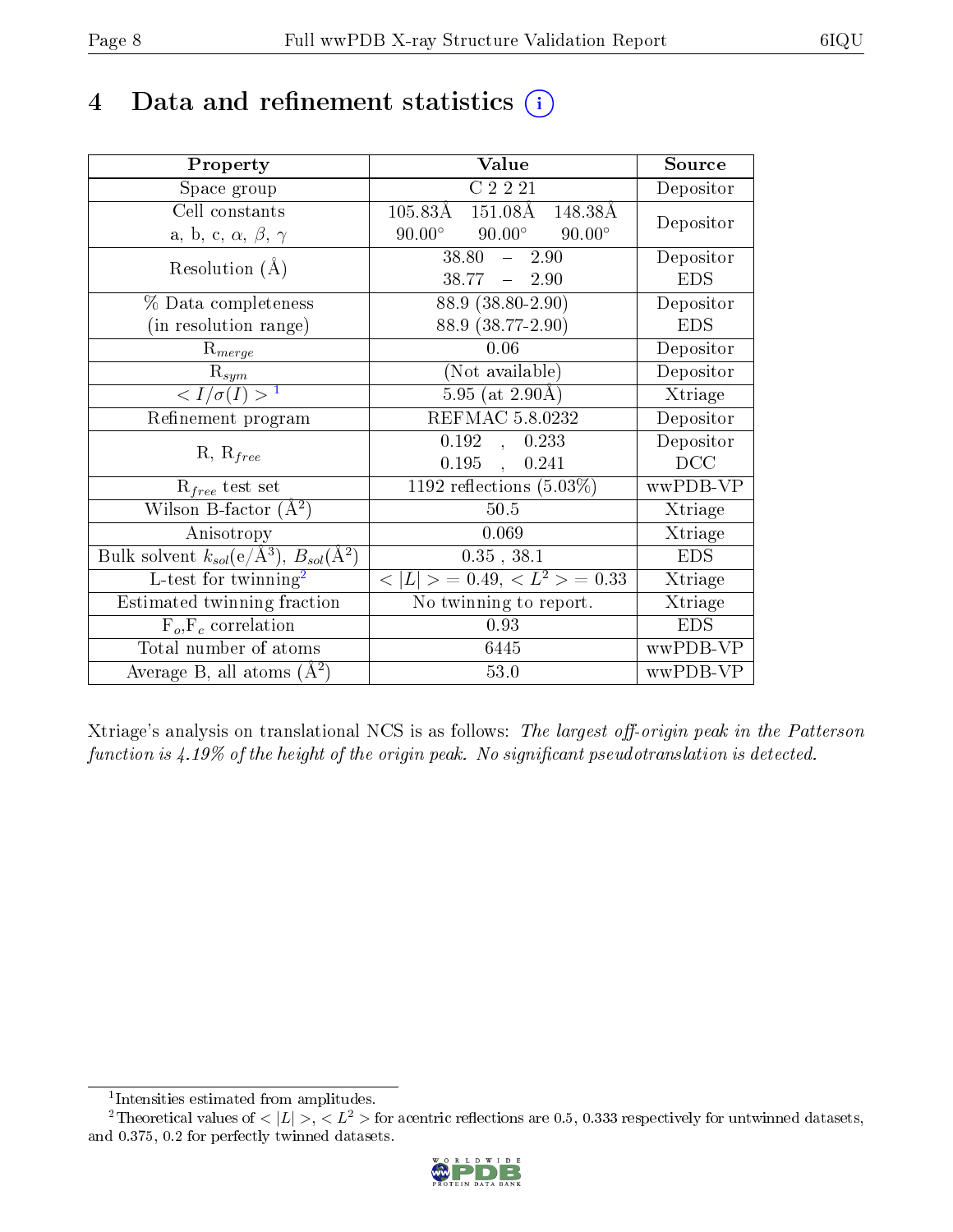# 5 Model quality  $(i)$

## 5.1 Standard geometry  $(i)$

The Z score for a bond length (or angle) is the number of standard deviations the observed value is removed from the expected value. A bond length (or angle) with  $|Z| > 5$  is considered an outlier worth inspection. RMSZ is the root-mean-square of all Z scores of the bond lengths (or angles).

| Mol | Chain |             | Bond lengths | Bond angles |                    |  |
|-----|-------|-------------|--------------|-------------|--------------------|--|
|     | RMSZ  | $\ Z\  > 5$ | RMSZ         | # Z  > 5    |                    |  |
|     |       | 0.78        | 0/2143       | 0.97        | 0/2909             |  |
| 9   | В     | 0.77        | 0/4413       | 0.96        | $3/5959(0.1\%)$    |  |
| ΑĦ  | ΑII   | 0.77        | 0/6556       | 0.96        | $3/8868$ $(0.0\%)$ |  |

There are no bond length outliers.

All (3) bond angle outliers are listed below:

| Mol | ${\rm Chain \mid Res}$ |     | $\vert$ Type | Atoms     |         | Observed $(°)$ | Ideal(°) |
|-----|------------------------|-----|--------------|-----------|---------|----------------|----------|
|     |                        | 28  | $\rm{ARG}$   | NE-CZ-NH1 | -5.78   | 123.19         | 120.30   |
|     |                        | 83  | ASN          | $CB-CA-C$ | $-5.39$ | 99.62          | 110.40   |
|     |                        | 403 | ARG          | NE-CZ-NH1 | 5.08    | 122.84         | 120.30   |

There are no chirality outliers.

There are no planarity outliers.

## $5.2$  Too-close contacts  $(i)$

In the following table, the Non-H and H(model) columns list the number of non-hydrogen atoms and hydrogen atoms in the chain respectively. The H(added) column lists the number of hydrogen atoms added and optimized by MolProbity. The Clashes column lists the number of clashes within the asymmetric unit, whereas Symm-Clashes lists symmetry related clashes.

| Mol |      |      | Chain   Non-H   H(model)   H(added)   Clashes   Symm-Clashes |
|-----|------|------|--------------------------------------------------------------|
|     | 2099 | 2026 |                                                              |
|     | 4335 | 4300 |                                                              |
|     |      |      |                                                              |
|     |      |      |                                                              |
|     | 6445 | 6326 |                                                              |

The all-atom clashscore is defined as the number of clashes found per 1000 atoms (including hydrogen atoms). The all-atom clashscore for this structure is 5.

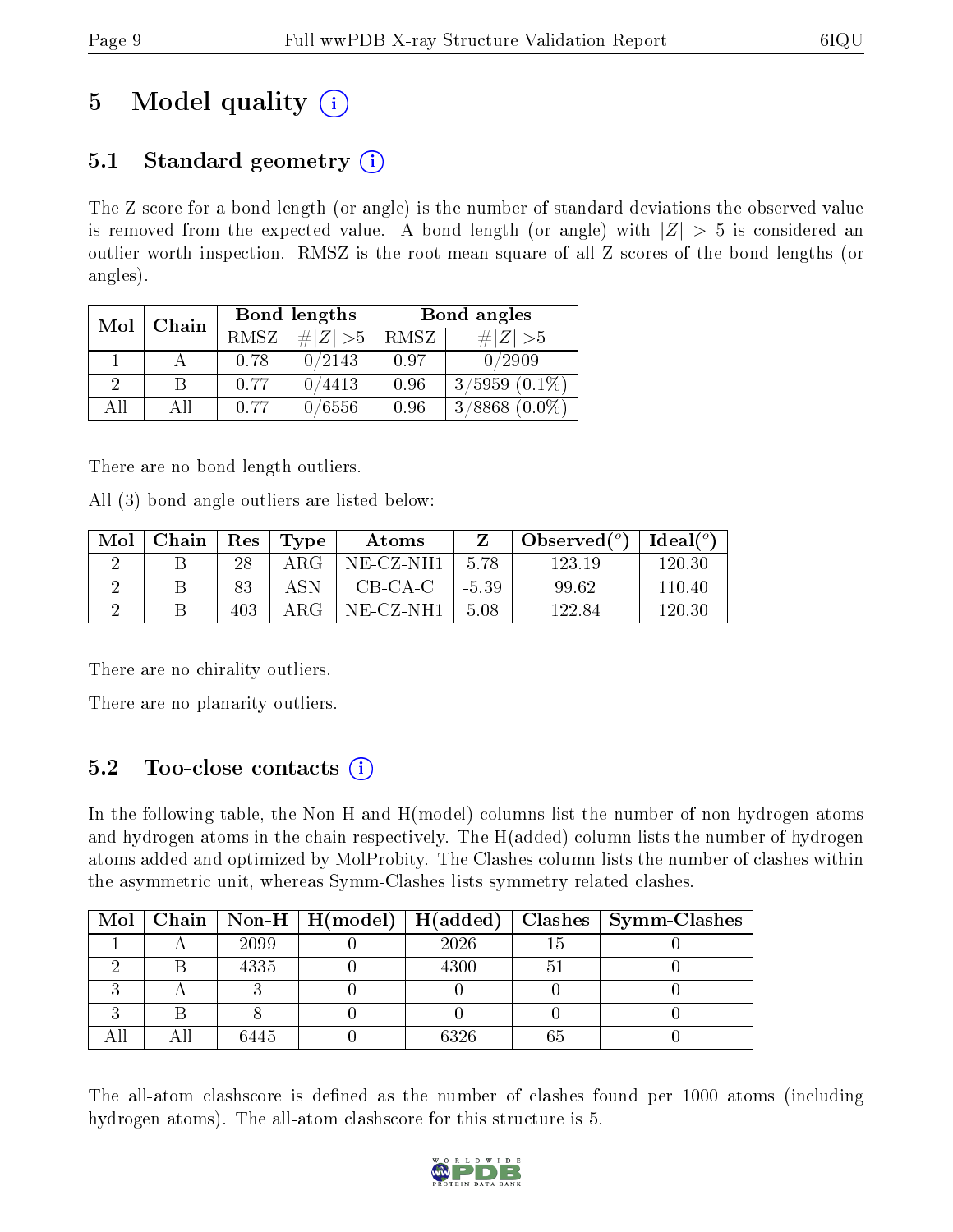| Atom-1              | Atom-2                       | Interatomic    | $\overline{\text{Cl}}$ ash |
|---------------------|------------------------------|----------------|----------------------------|
|                     |                              | distance $(A)$ | overlap $(A)$              |
| 2:B:85:LEU:HD21     | 2:B:119:ALA:HB2              | 1.43           | 1.01                       |
| 2:B:119:ALA:HA      | 2:B:122:ARG:HB2              | 1.46           | 0.96                       |
| 2:B:429:ARG:HD2     | 2:B:450:LYS:HA               | 1.46           | 0.96                       |
| 2:B:117:ASN:O       | 2:B:120:GLN:HB2              | 1.76           | 0.85                       |
| 1:A:286:ASP:OD1     | 1: A:286: ASP:N              | 2.29           | 0.64                       |
| 2:B:120:GLN:O       | 2:B:202:LEU:HD21             | 1.98           | 0.63                       |
| 2:B:118:LEU:O       | 2:B:119:ALA:HB3              | 1.99           | 0.63                       |
| 1: A: 187: LYS: O   | 1: A:191: GLU: HG2           | 2.01           | 0.60                       |
| 2:B:507:LYS:HA      | 2: B: 510: ARG: HG3          | 1.84           | 0.60                       |
| 2: B: 113: TYR: CE1 | 2:B:210:VAL:HG11             | 2.39           | 0.58                       |
| 2:B:28:ARG:O        | 2:B:28:ARG:HG2               | 2.04           | 0.57                       |
| 2:B:268:LEU:HD12    | 2:B:298:ILE:HD13             | 1.87           | 0.57                       |
| 2: B:549: LYS: HE2  | 2:B:552:ASP:OD1              | 2.04           | 0.57                       |
| 2:B:208:GLU:OE2     | 2:B:231:PRO:HD2              | 2.04           | 0.57                       |
| 2:B:233:ASN:N       | 2:B:233:ASN:OD1              | 2.37           | 0.56                       |
| 2:B:507:LYS:O       | 2:B:510:ARG:HB2              | 2.06           | 0.56                       |
| 2:B:183:THR:HG22    | 2: B: 186: GLU: CD           | 2.26           | 0.55                       |
| 2:B:508:ASP:C       | 2:B:510:ARG:H                | 2.10           | $\overline{0.55}$          |
| 2:B:100:LEU:HD22    | 2:B:112:PHE:CE2              | 2.43           | 0.54                       |
| 2:B:220:ARG:NH1     | 2:B:227:ASN:OD1              | 2.40           | 0.54                       |
| 2:B:272:GLY:HA2     | 2:B:303:ASN:OD1              | 2.09           | 0.52                       |
| 1: A:53: SER:O      | 1: A:53: SER:OG              | 2.28           | 0.52                       |
| 1:A:82:ARG:HH22     | 1: A:106:LEU:HG              | 1.75           | 0.52                       |
| 2:B:118:LEU:O       | 2:B:119:ALA:CB               | 2.58           | 0.51                       |
| 2:B:369:MET:HB3     | 2:B:375:ALA:HB3              | 1.93           | 0.51                       |
| 2:B:122:ARG:O       | $2:B:126:ARG:\overline{HG2}$ | 2.11           | 0.51                       |
| 2:B:113:TYR:CE1     | 2:B:210:VAL:CG1              | 2.95           | 0.50                       |
| 1: A: 188: GLN:O    | 1:A:192:LYS:HG2              | 2.11           | 0.49                       |
| 2:B:446:GLU:OE2     | 2:B:446:GLU:N                | 2.46           | 0.49                       |
| 1:A:121:SER:HA      | 2:B:398:TYR:OH               | 2.13           | 0.49                       |
| 1:A:264:ASN:HB3     | 1: A:266: HIS: CE1           | 2.48           | 0.49                       |
| 2:B:225:HIS:CE1     | 2:B:385:LYS:HE2              | 2.49           | 0.48                       |
| 2:B:390:GLN:CD      | 2:B:392:ARG:HH11             | 2.18           | 0.47                       |
| 2:B:270:ILE:HG22    | 2:B:303:ASN:ND2              | 2.30           | 0.47                       |
| 2:B:270:ILE:HB      | 2:B:300:LEU:HD23             | 1.97           | 0.47                       |
| 2:B:225:HIS:O       | 2:B:227:ASN:ND2              | 2.48           | 0.46                       |
| 2:B:268:LEU:HD12    | 2:B:298:ILE:CD1              | 2.45           | 0.46                       |
| 2:B:273:PHE:HA      | 2:B:277:LEU:HD22             | 1.97           | 0.45                       |
| 2:B:472:LEU:O       | 2:B:476:GLU:HG3              | 2.17           | 0.45                       |
| 1: A:204: GLU:HG2   | 1:A:209:ASN:HB2              | 1.98           | 0.45                       |

All (65) close contacts within the same asymmetric unit are listed below, sorted by their clash magnitude.

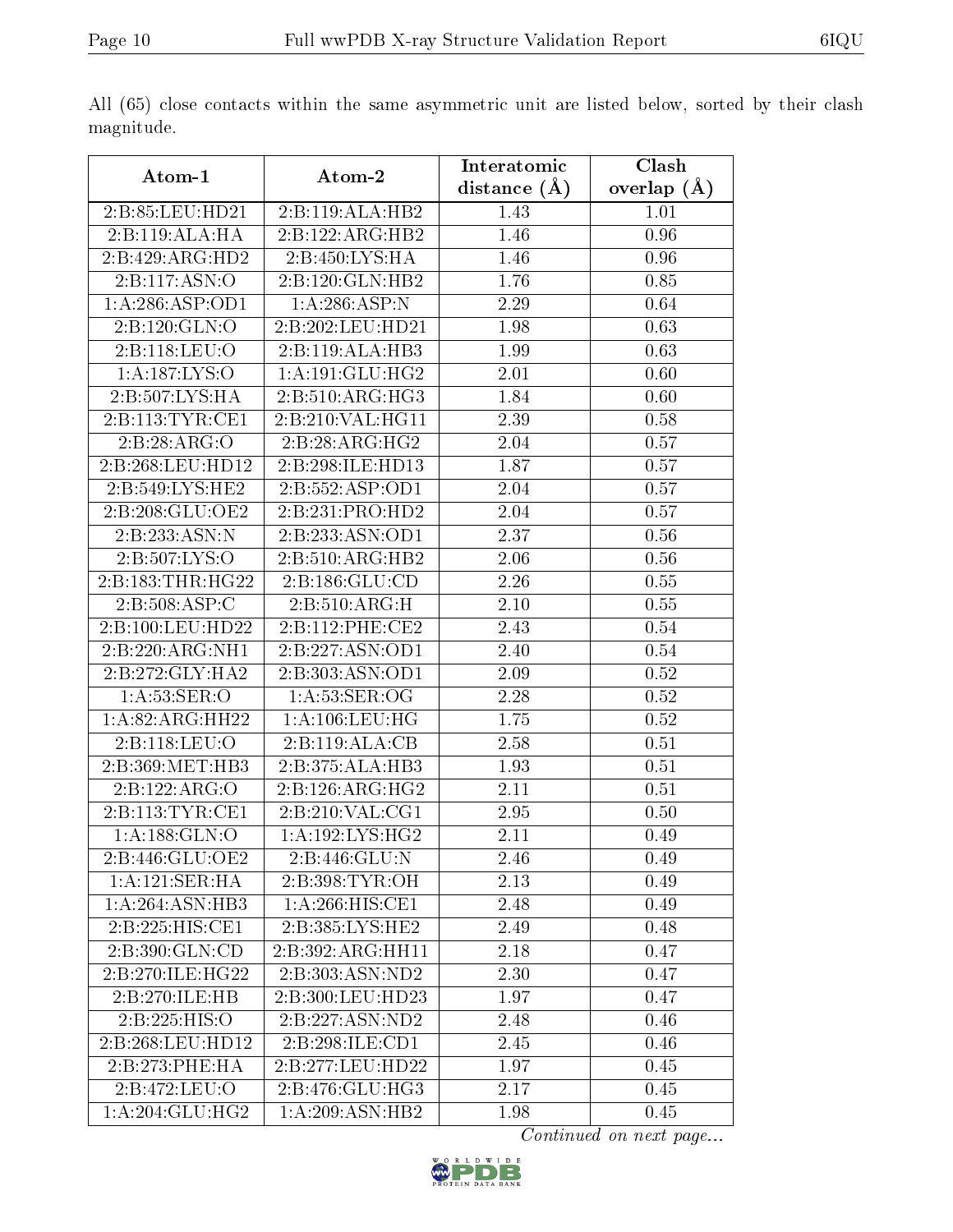|                   |                     | Interatomic       | Clash         |
|-------------------|---------------------|-------------------|---------------|
| Atom-1            | Atom-2              | distance $(A)$    | overlap $(A)$ |
| 2:B:197:PHE:HE1   | 2:B:200:ARG:HH11    | 1.63              | 0.45          |
| 2:B:274:TYR:OH    | 2:B:280:ASP:OD2     | 2.23              | 0.45          |
| 2: B: 255: MET:SD | 2:B:288:LEU:HD21    | 2.56              | 0.45          |
| 1: A:211: SER:OG  | 1:A:213:GLN:HB3     | 2.16              | 0.45          |
| 2:B:144:ASP:OD1   | 2:B:144:ASP:N       | 2.50              | 0.45          |
| 2:B:282:LYS:HG2   | 2:B:345:PHE:CZ      | 2.52              | 0.45          |
| 2:B:429:ARG:HH11  | 2:B:455:ALA:HB3     | 1.81              | 0.45          |
| 2:B:252:ALA:HA    | 2: B: 274: TYR: CE2 | 2.53              | 0.44          |
| 2:B:491:PRO:HG3   | 2:B:541:ARG:HD3     | 2.00              | 0.44          |
| 1: A: 138: ILE: O | 1:A:141:TYR:HB3     | 2.19              | 0.43          |
| 2:B:144:ASP:OD2   | 2:B:171:LYS:NZ      | 2.48              | 0.43          |
| 2: B:67: SER:HB2  | 2: B: 100: LEU: HB2 | 2.01              | 0.43          |
| 2:B:207:SER:O     | 2: B:210:VAL:HG13   | 2.18              | 0.43          |
| 1:A:44:LEU:HD23   | 1: A:47: MET:CE     | 2.50              | 0.42          |
| 2:B:517:TYR:CD1   | 2:B:517:TYR:C       | 2.93              | 0.42          |
| 2:B:566:GLU:OE1   | 2:B:566:GLU:HA      | 2.19              | 0.41          |
| 2:B:476:GLU:N     | 2:B:477:PRO:HD2     | 2.35              | 0.41          |
| 1:A:145:ARG:HA    | 1:A:145:ARG:HD2     | 1.94              | 0.41          |
| 2:B:139:ASP:OD1   | 2:B:141:THR:HG23    | 2.20              | 0.41          |
| 2:B:220:ARG:HA    | 2:B:220:ARG:HD2     | 1.86              | 0.41          |
| 2:B:364:ILE:HD11  | 2:B:419:PHE:CD2     | 2.55              | 0.41          |
| 2:B:220:ARG:HD3   | 2:B:226:THR:O       | 2.19              | 0.41          |
| 1:A:126:ASP:C     | 1: A: 126: ASP: OD1 | 2.59              | 0.40          |
| 1: A:39: GLN:OE1  | 1:A:39:GLN:HA       | $\overline{2.22}$ | 0.40          |
| 1:A:164:PRO:HB3   | 1: A:200:TRP:CD2    | 2.56              | 0.40          |

There are no symmetry-related clashes.

### 5.3 Torsion angles  $(i)$

#### 5.3.1 Protein backbone (i)

In the following table, the Percentiles column shows the percent Ramachandran outliers of the chain as a percentile score with respect to all X-ray entries followed by that with respect to entries of similar resolution.

The Analysed column shows the number of residues for which the backbone conformation was analysed, and the total number of residues.

| $\mid$ Mol $\mid$ Chain $\mid$ | Analysed                                                                             |  | Favoured   Allowed   Outliers   Percentiles |
|--------------------------------|--------------------------------------------------------------------------------------|--|---------------------------------------------|
|                                | $\frac{1}{257}/278$ (92%) $\mid$ 240 (93%) $\mid$ 16 (6%) $\mid$ 1 (0%) $\mid$ 34 66 |  |                                             |

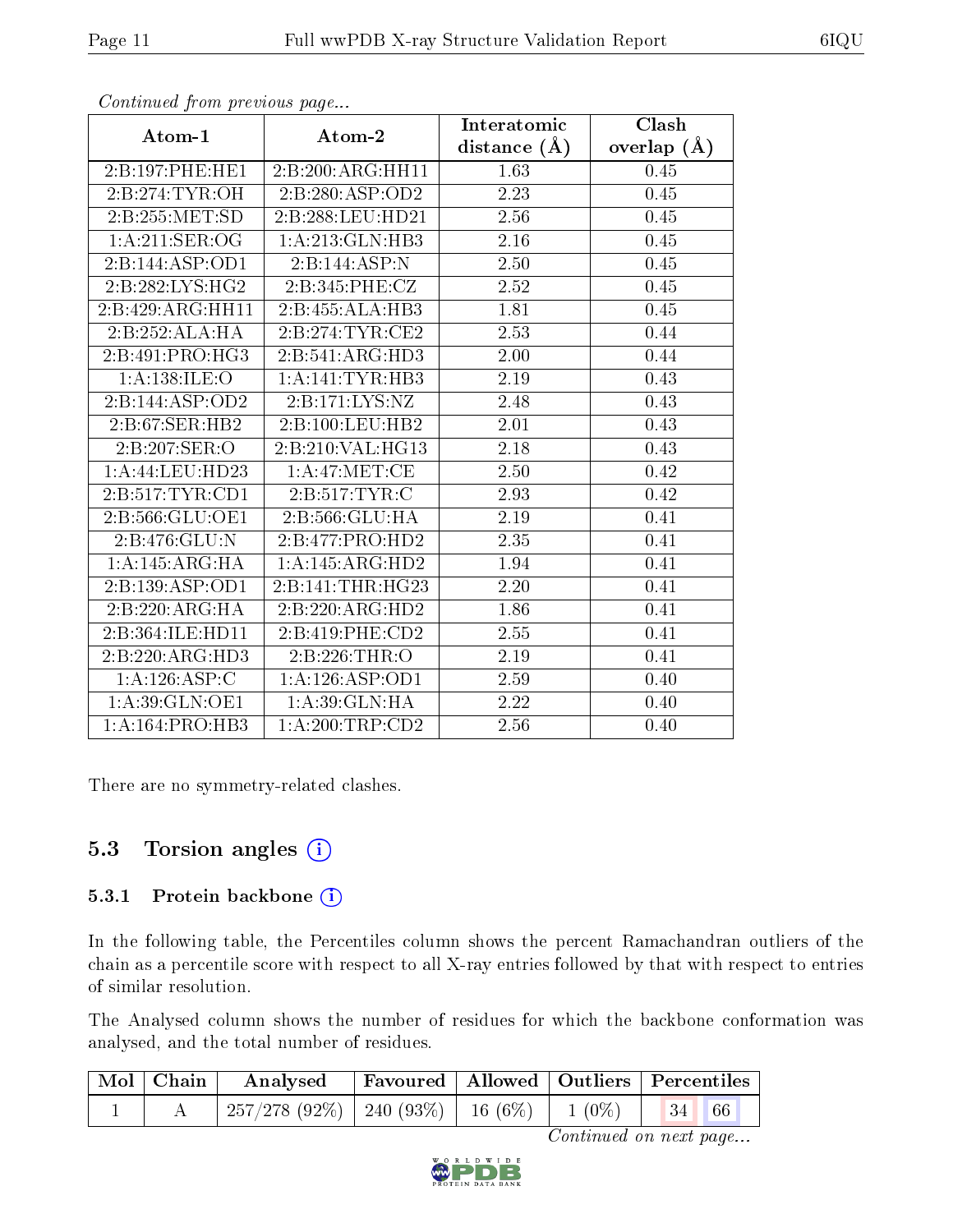|     | Contentaca from precious page |                                          |                                             |  |          |            |    |  |  |
|-----|-------------------------------|------------------------------------------|---------------------------------------------|--|----------|------------|----|--|--|
|     | $Mol$   Chain                 | Analysed                                 | Favoured   Allowed   Outliers   Percentiles |  |          |            |    |  |  |
|     |                               | $535/596$ (90\%)   493 (92\%)   40 (8\%) |                                             |  | 2 (0\%)  | $-134$ $-$ | 66 |  |  |
| All | All                           | $792/874$ (91%)   733 (93%)   56 (7%)    |                                             |  | $3(0\%)$ | 34         | 66 |  |  |

All (3) Ramachandran outliers are listed below:

| Mol | Chain | Res | Type       |
|-----|-------|-----|------------|
|     |       | 509 | $\sqrt{ }$ |
|     |       | 320 | PRO        |
|     |       | 1×  | GL H       |

#### 5.3.2 Protein sidechains (i)

In the following table, the Percentiles column shows the percent sidechain outliers of the chain as a percentile score with respect to all X-ray entries followed by that with respect to entries of similar resolution.

The Analysed column shows the number of residues for which the sidechain conformation was analysed, and the total number of residues.

| Mol | Chain | Analysed         | Rotameric   Outliers |            | Percentiles           |
|-----|-------|------------------|----------------------|------------|-----------------------|
|     |       | 220/237(93%)     | $215(98\%)$          | $5(2\%)$   | $\sqrt{80}$<br>$50-1$ |
|     |       | $471/518$ (91\%) | $431(92\%)$          | 40 $(8\%)$ | 131<br>10             |
| All | All   | $691/755(92\%)$  | 646 $(94\%)$         | 45(6%)     | 45                    |

All (45) residues with a non-rotameric sidechain are listed below:

| Mol            | Chain | Res | Type        |
|----------------|-------|-----|-------------|
| 1              | А     | 53  | SER         |
| $\mathbf 1$    | A     | 145 | ARG         |
| 1              | А     | 176 | <b>LYS</b>  |
| 1              | A     | 242 | <b>LYS</b>  |
| $\overline{1}$ | A     | 286 | ASP         |
| $\overline{2}$ | B     | 28  | $\rm{ARG}$  |
| $\overline{2}$ | В     | 30  | ASP         |
| $\overline{2}$ | В     | 31  | <b>GLN</b>  |
| $\overline{2}$ | В     | 46  | GLU         |
| $\overline{2}$ | В     | 50  | SER.        |
| $\overline{2}$ | R     | 51  | ARG         |
| $\overline{2}$ | В     | 81  | SER         |
| $\overline{2}$ | R     | 88  | ${\rm SER}$ |

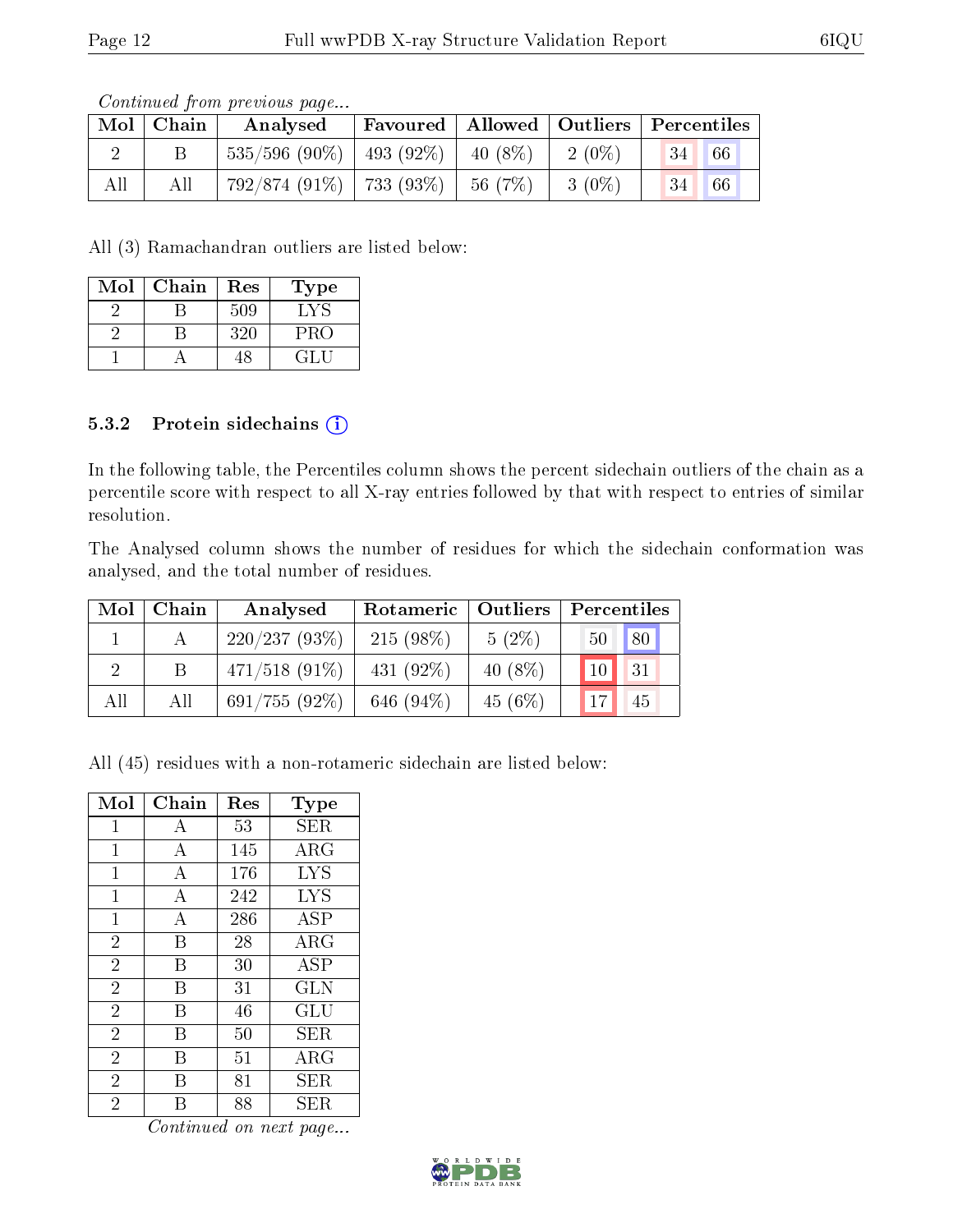| Mol                      | Chain                   | $\operatorname{Res}% \left( \mathcal{N}\right) \equiv\operatorname{Res}(\mathcal{N}_{0})\left( \mathcal{N}_{0}\right) ^{2}$ | Type                      |
|--------------------------|-------------------------|-----------------------------------------------------------------------------------------------------------------------------|---------------------------|
| $\overline{2}$           | $\overline{\mathrm{B}}$ | $\overline{132}$                                                                                                            | $\overline{\text{SER}}$   |
| $\overline{2}$           | $\boldsymbol{B}$        | 144                                                                                                                         | $\overline{\text{ASP}}$   |
| $\overline{2}$           | $\overline{\mathrm{B}}$ | 155                                                                                                                         | <b>TRP</b>                |
| $\overline{2}$           | $\overline{\mathrm{B}}$ | 169                                                                                                                         | $\overline{\text{LYS}}$   |
| $\overline{2}$           | $\overline{\mathrm{B}}$ | $\overline{210}$                                                                                                            | $\overline{\text{VAL}}$   |
| $\overline{2}$           | $\overline{\mathrm{B}}$ | 220                                                                                                                         | $\rm{ARG}$                |
| $\overline{2}$           | $\overline{\mathrm{B}}$ | 223                                                                                                                         | $\overline{\text{ASP}}$   |
| $\overline{2}$           | $\overline{\mathrm{B}}$ | 232                                                                                                                         | $\overline{\rm ARG}$      |
| $\overline{2}$           | $\overline{\mathrm{B}}$ | 233                                                                                                                         | $\overline{\text{ASN}}$   |
| $\overline{2}$           | $\overline{\mathrm{B}}$ | 234                                                                                                                         | <b>THR</b>                |
| $\frac{2}{2}$            | $\overline{\mathrm{B}}$ | 248                                                                                                                         | LEU                       |
|                          | $\overline{\mathrm{B}}$ | 254                                                                                                                         | $\overline{\text{LYS}}$   |
| $\overline{2}$           | $\overline{\mathrm{B}}$ | $\overline{255}$                                                                                                            | <b>MET</b>                |
| $\overline{2}$           | $\overline{\mathrm{B}}$ | $2\overline{62}$                                                                                                            | $\overline{\rm LYS}$      |
| $\frac{\overline{2}}{2}$ | $\overline{\mathrm{B}}$ | $\overline{290}$                                                                                                            | $\overline{\text{LYS}}$   |
|                          | $\overline{\mathrm{B}}$ | 295                                                                                                                         | $\overline{\text{SER}}$   |
| $\overline{2}$           | $\overline{\mathrm{B}}$ | $\overline{309}$                                                                                                            | <b>THR</b>                |
| $\overline{2}$           | $\overline{\mathrm{B}}$ | 329                                                                                                                         | $\overline{\text{ASP}}$   |
| $\overline{2}$           | $\overline{\mathrm{B}}$ | $\overline{331}$                                                                                                            | $\overline{\mathrm{ASN}}$ |
| $\overline{2}$           | $\overline{\mathrm{B}}$ | 340                                                                                                                         | <b>THR</b>                |
| $\overline{2}$           | $\overline{\mathrm{B}}$ | 343                                                                                                                         | $\overline{\text{GLN}}$   |
| $\overline{2}$           | $\overline{\mathrm{B}}$ | $\overline{403}$                                                                                                            | $\bar{\rm{ARG}}$          |
| $\overline{2}$           | $\overline{\mathrm{B}}$ | 433                                                                                                                         | THR                       |
| $\overline{2}$           | $\overline{\mathrm{B}}$ | 444                                                                                                                         | $\overline{\text{GLU}}$   |
| $\overline{2}$           | $\overline{\mathrm{B}}$ | 446                                                                                                                         | $\overline{\text{GLU}}$   |
| $\overline{2}$           | $\overline{\mathrm{B}}$ | 447                                                                                                                         | <b>THR</b>                |
| $\overline{2}$           | $\overline{\mathrm{B}}$ | 450                                                                                                                         | $\overline{\text{LYS}}$   |
| $\overline{2}$           | $\overline{\mathrm{B}}$ | 473                                                                                                                         | <b>THR</b>                |
| $\overline{2}$           | $\overline{\mathrm{B}}$ | $\overline{531}$                                                                                                            | $\overline{\rm{ARG}}$     |
| $\overline{2}$           | $\overline{\mathrm{B}}$ | 540                                                                                                                         | $\overline{\rm LYS}$      |
| $\overline{2}$           | $\overline{\mathrm{B}}$ | 549                                                                                                                         | $\overline{\text{LYS}}$   |
| $\overline{2}$           | $\overline{\mathrm{B}}$ | $\overline{573}$                                                                                                            | $\overline{\text{ASP}}$   |

Some sidechains can be flipped to improve hydrogen bonding and reduce clashes. All (2) such sidechains are listed below:

| $\operatorname{Mol}$ | Chain | Res | Type |
|----------------------|-------|-----|------|
|                      |       | 158 | GLN  |
|                      |       | 558 | EL N |

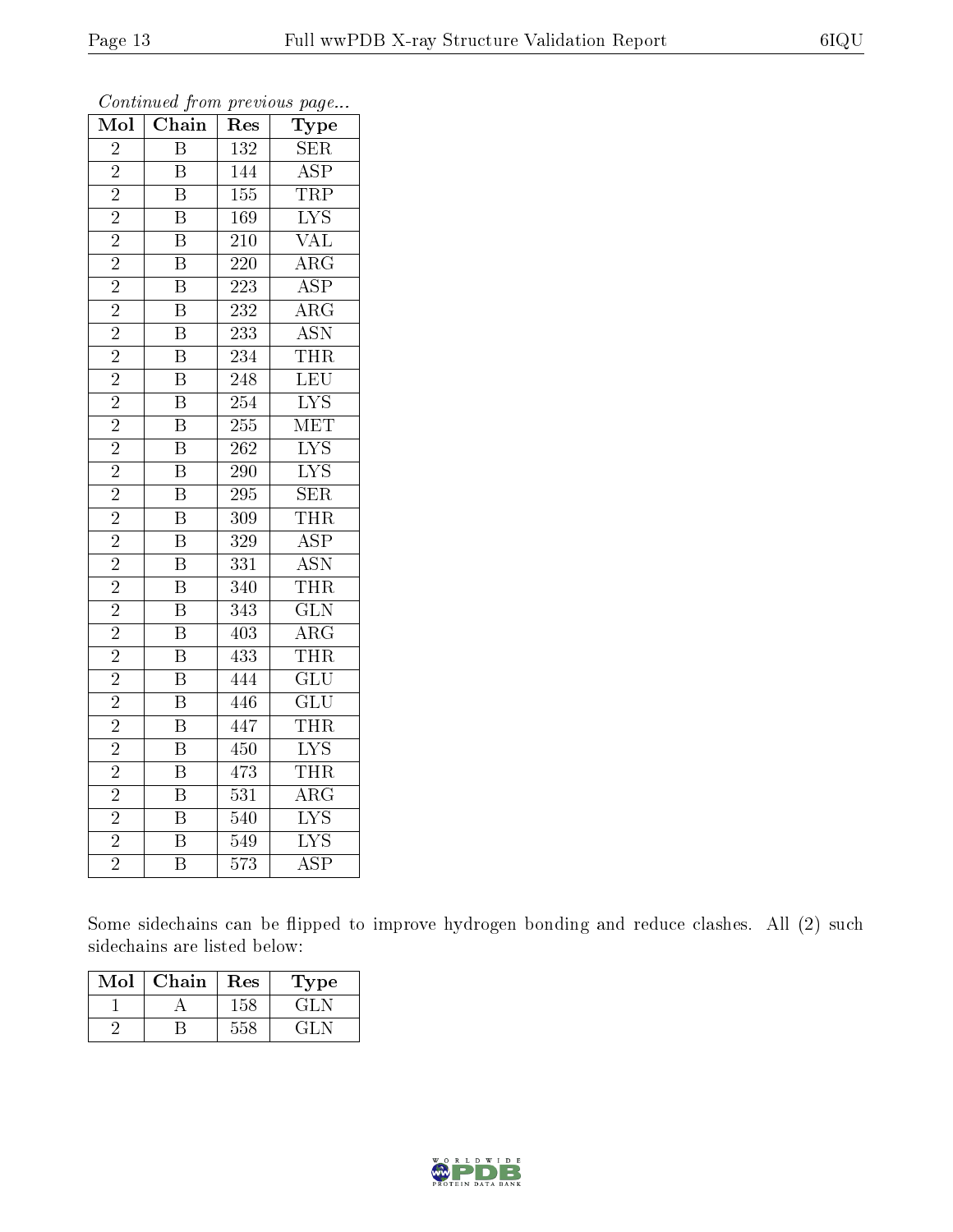#### 5.3.3 RNA [O](https://www.wwpdb.org/validation/2017/XrayValidationReportHelp#rna)i

There are no RNA molecules in this entry.

### 5.4 Non-standard residues in protein, DNA, RNA chains (i)

There are no non-standard protein/DNA/RNA residues in this entry.

#### 5.5 Carbohydrates  $(i)$

There are no carbohydrates in this entry.

### 5.6 Ligand geometry (i)

There are no ligands in this entry.

### 5.7 [O](https://www.wwpdb.org/validation/2017/XrayValidationReportHelp#nonstandard_residues_and_ligands)ther polymers (i)

There are no such residues in this entry.

### 5.8 Polymer linkage issues  $(i)$

There are no chain breaks in this entry.

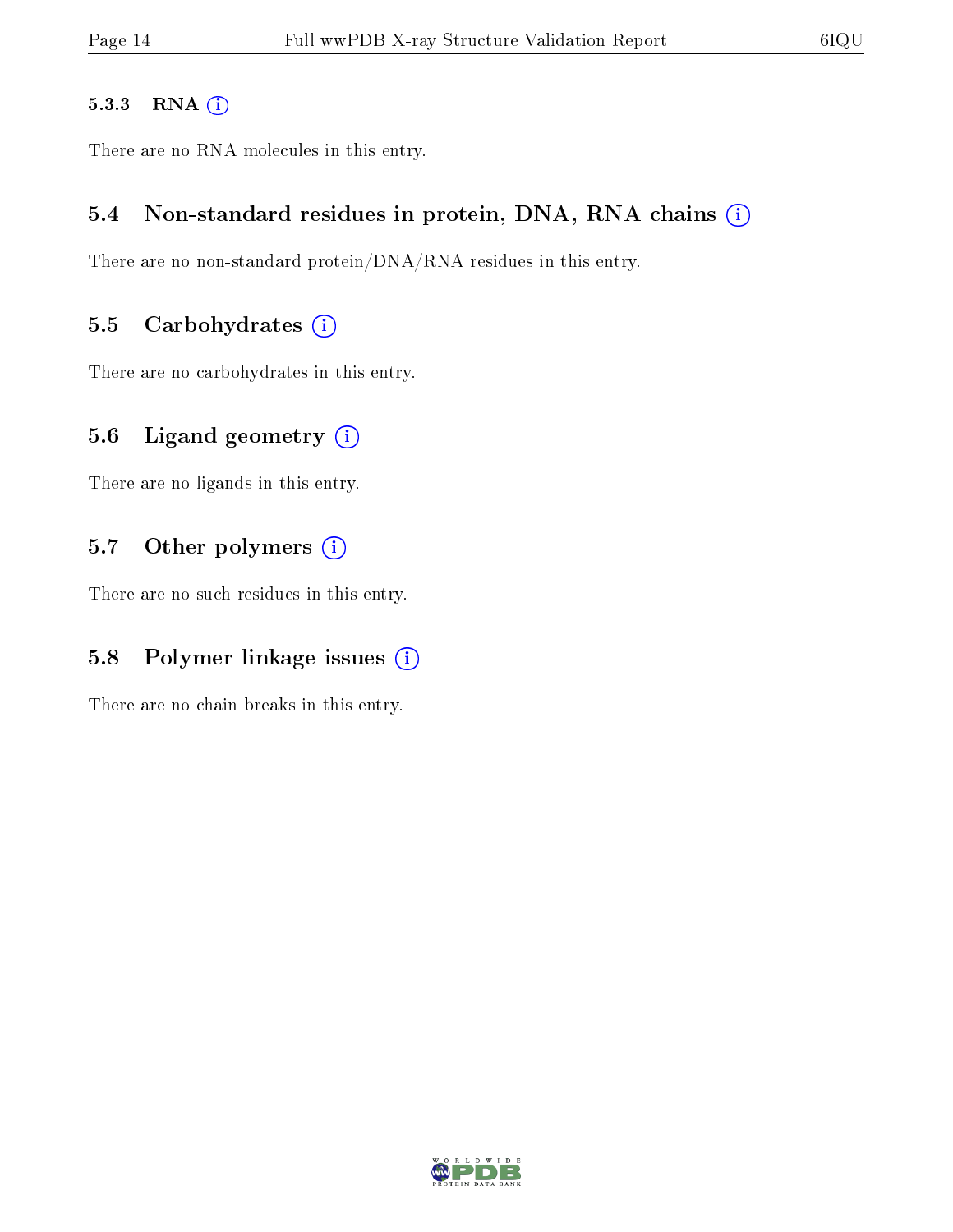# 6 Fit of model and data  $(i)$

## 6.1 Protein, DNA and RNA chains  $(i)$

In the following table, the column labelled  $#RSRZ> 2'$  contains the number (and percentage) of RSRZ outliers, followed by percent RSRZ outliers for the chain as percentile scores relative to all X-ray entries and entries of similar resolution. The OWAB column contains the minimum, median,  $95<sup>th</sup>$  percentile and maximum values of the occupancy-weighted average B-factor per residue. The column labelled ' $Q< 0.9$ ' lists the number of (and percentage) of residues with an average occupancy less than 0.9.

| Mol | Chain | Analysed        | $<$ RSRZ $>$ | $\#\text{RSRZ}\text{>2}$ |  | $OWAB(A^2)$     | $\rm Q\textcolor{black}{<}0.9$ |
|-----|-------|-----------------|--------------|--------------------------|--|-----------------|--------------------------------|
|     |       | 259/278(93%)    | $-0.04$      | 6 $(2\%)$ 60<br>58       |  | 24, 42, 74, 121 |                                |
|     |       | $539/596(90\%)$ | 0.07         | $20(3\%)$ 41<br> 37      |  | 28, 54, 90, 140 |                                |
| All | All   | 798/874 (91%)   | 0.03         | 26(3%)<br>46<br>41       |  | 24, 49, 88, 140 |                                |

All (26) RSRZ outliers are listed below:

| Mol            | Chain                   | Res | Type                    | <b>RSRZ</b>      |
|----------------|-------------------------|-----|-------------------------|------------------|
| $\overline{2}$ | Β                       | 234 | <b>THR</b>              | 6.2              |
| $\overline{2}$ | B                       | 233 | ASN                     | 5.9              |
| $\overline{2}$ | $\boldsymbol{B}$        | 248 | LEU                     | 5.7              |
| $\overline{2}$ | B                       | 249 | GLU                     | 5.4              |
| $\overline{2}$ | $\overline{\mathrm{B}}$ | 250 | $\overline{\text{ASP}}$ | 5.4              |
| $\overline{1}$ | $\overline{\rm A}$      | 284 | $\overline{\text{ASP}}$ | $\overline{5.2}$ |
| $\overline{1}$ | $\overline{\rm A}$      | 286 | <b>ASP</b>              | 5.0              |
| $\overline{1}$ | $\overline{\rm A}$      | 285 | GLN                     | 4.2              |
| $\overline{1}$ | $\overline{\rm A}$      | 54  | $\rm{ARG}$              | 4.2              |
| $\overline{2}$ | $\overline{\mathrm{B}}$ | 505 | $\overline{\rm ALA}$    | $\overline{3.7}$ |
| $\overline{2}$ | $\overline{\mathrm{B}}$ | 511 | <b>ASN</b>              | 3.1              |
| $\overline{2}$ | $\overline{\mathrm{B}}$ | 340 | <b>THR</b>              | $3.0\,$          |
| $\overline{1}$ | $\overline{\rm A}$      | 55  | $\overline{\rm ALA}$    | 2.8              |
| $\overline{2}$ | $\boldsymbol{B}$        | 506 | $\textrm{MET}$          | 2.8              |
| $\overline{2}$ | $\overline{\mathrm{B}}$ | 519 | <b>VAL</b>              | $\overline{2.8}$ |
| $\mathbf{1}$   | $\mathbf{A}$            | 56  | <b>LEU</b>              | $2.\overline{7}$ |
| $\overline{2}$ | $\overline{\mathrm{B}}$ | 190 | THR                     | $\overline{2.5}$ |
| $\overline{2}$ | Β                       | 405 | GLU                     | 2.5              |
| $\overline{2}$ | $\boldsymbol{B}$        | 341 | <b>ASP</b>              | $2.5\,$          |
| $\overline{2}$ | B                       | 232 | ${\rm ARG}$             | 2.4              |
| $\overline{2}$ | $\overline{B}$          | 508 | <b>ASP</b>              | 2.3              |
| $\overline{2}$ | $\boldsymbol{B}$        | 465 | THR                     | 2.3              |
| $\overline{2}$ | B                       | 274 | <b>TYR</b>              | 2.3              |
| $\overline{2}$ | B                       | 343 | <b>GLN</b>              | 2.1              |